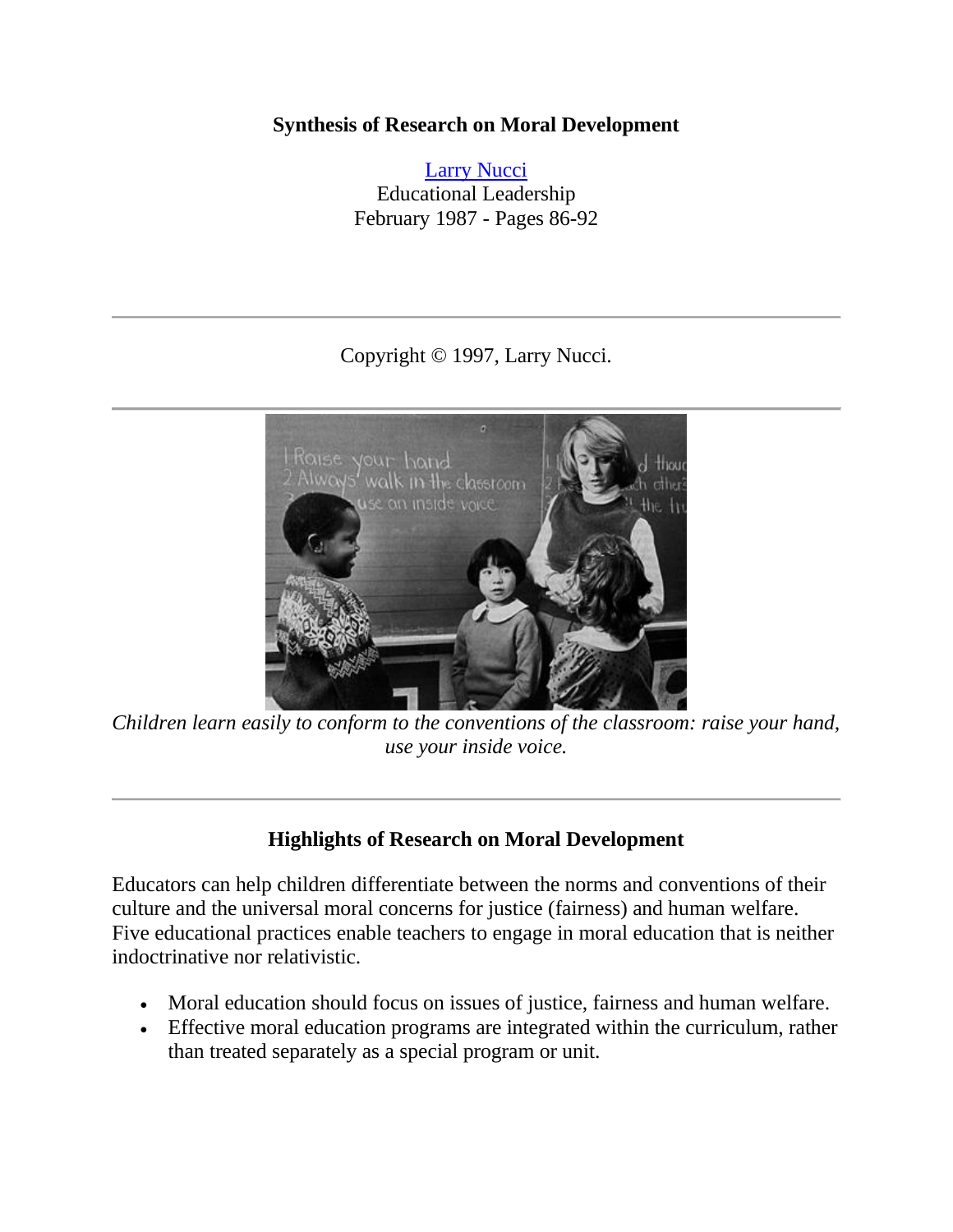- Moral discussion promotes moral development when the students use "transactive" discussion patterns, are at somewhat different moral levels, and are free to disagree about the best solution to a moral dilemma.
- Cooperative goal structures promote both moral and academic growth.
- Firm, fair, and flexible classroom management practices and rules contribute to students' moral growth. Teachers should respond to the harmful or unjust consequences of moral transgressions, rather than to broken rules or unfulfilled social expectations.

We have known for some time that the overwhelming majority of parents expect teachers and other school authorities to contribute to children's moral development (Gallup 1976). There is, however, considerable confusion and discord among people about what it is they mean when they talk about morality. In such a context teachers who want to provide moral education have difficulty even deciding what parents want them to teach, let alone how best to teach it.

One aim of this review is to help clarify what constitutes the moral domain. Recent research suggests that the apparent public confusion is not about what is moral but about what is "proper." Both children and adults generally agree about what is moral; this overall agreement can be seen by differentiating the sphere of action governed by moral precepts from that governed by consensus or social convention. I have attempted to pull together research and theory on children's social development that helps clarify the distinction between the moral and conventional domains. In light of that distinction, this review presents a synthesis of research finding on how to foster moral development.

# **The Distinction Between Morality and Convention**

Children in any society should learn to conform to a number of social rules and expectations if they are to become participants in the culture. In our society, children need to learn that certain classes of adults (such as teachers and doctors) are addressed by titles. They are also expected to learn that it is unacceptable to be naked in public even if it is 90 degrees and sunny outside, and so forth.

Actions of this sort are examples of social conventions. Conventions are shared, uniform behaviors determined by the social system in which they are formed (Turiel, 1983). Over time, through accepted usage, these standards serve to maintain social organization. While conventions are important, they are arbitrary. This is because there is nothing inherently right or wrong about the actions they define. For example, dresses are worn only by women in American society. The social norm governing this behavior is arbitrary in that another form of dress (pants for women and dresses for men) could be designated to differentiate between the sexes.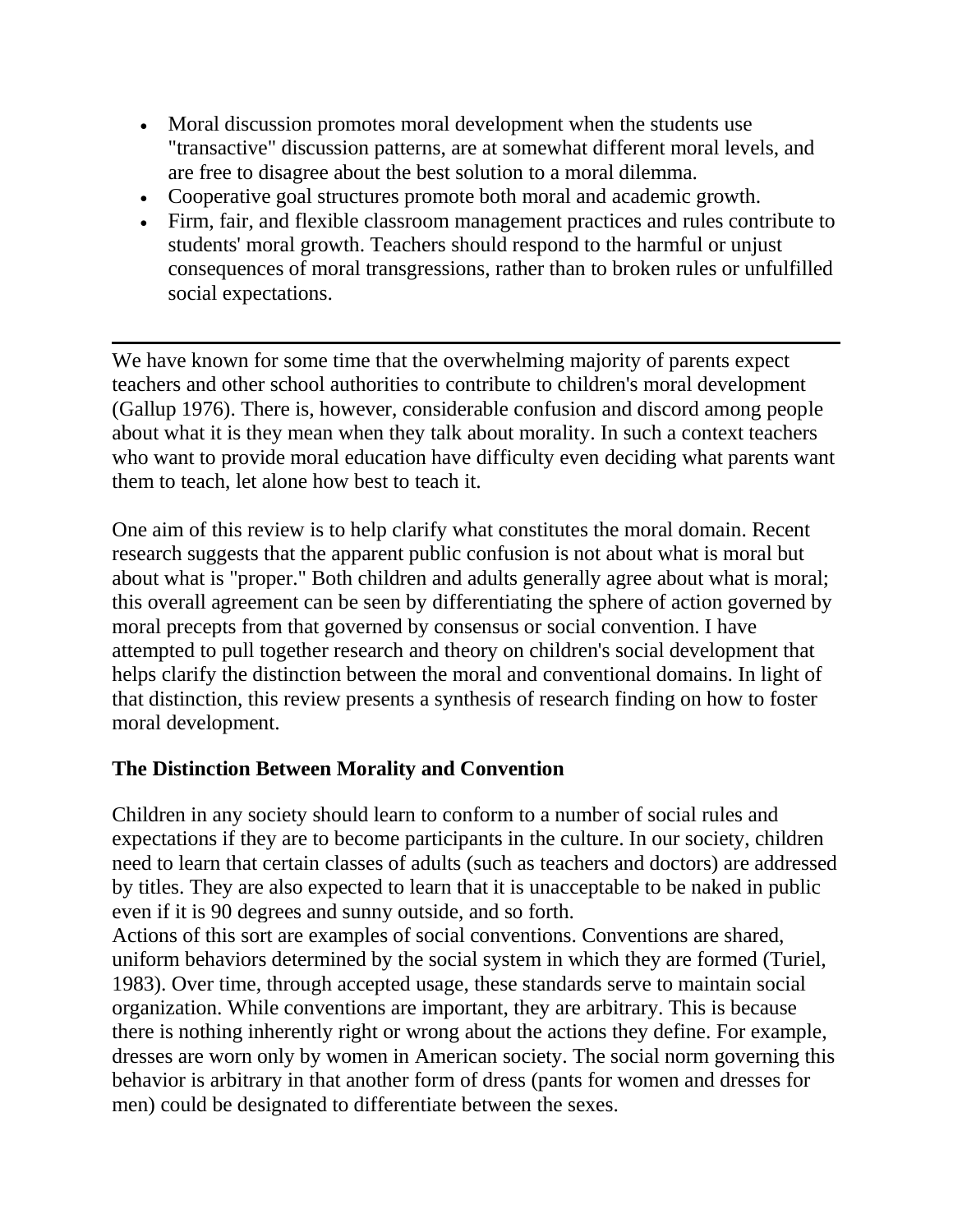In contrast with convention, moral considerations stem from factors intrinsic to actions: consequences such as harm to others, violations of rights, effects on general welfare. Moral issues are, thus, neither arbitrary nor determined by cultural precepts or by consensus. The individual's moral prescriptions (i.e., "It is wrong to steal from others") are determined by factors inherent in social relationships, as opposed to a particular form of social, cultural, or religious structure (Turiel 1983).

The following excerpt illustrates the distinction children make between moral and convention issues. The excerpt is from an interview with a three-year-old girl regarding her perceptions of spontaneously occurring transgressions at her preschool (from Nucci et al. 1983).

Moral Issues: Did you see what just happened? Yes. They were playing and John hit him too hard. Is that something you are supposed to do or not supposed to do? Not so hard to hurt. Is there a rule about that? Yes. What is the rule? You're not to hit hard. What if there were no rule about hitting hard; would it be all right to do then? No. Why not? Because he could get hurt and start to cry.

Conventional Issue: Did you see what just happened? Yes. They were noisy. Is that something you are supposed to do or not supposed to do? Not do. Is there a rule about that? Yes. We have to be quiet. What if there were no rule; would it be all right to do then? Yes. Why? Because there is no rule.



*Cutting, charing and consuming a piece of pie are fraught with moral issues: What is fair? Who decides?*

This kind of distinction between morality and convention is at variance with the accounts of moral development that have had the greatest impact on moral education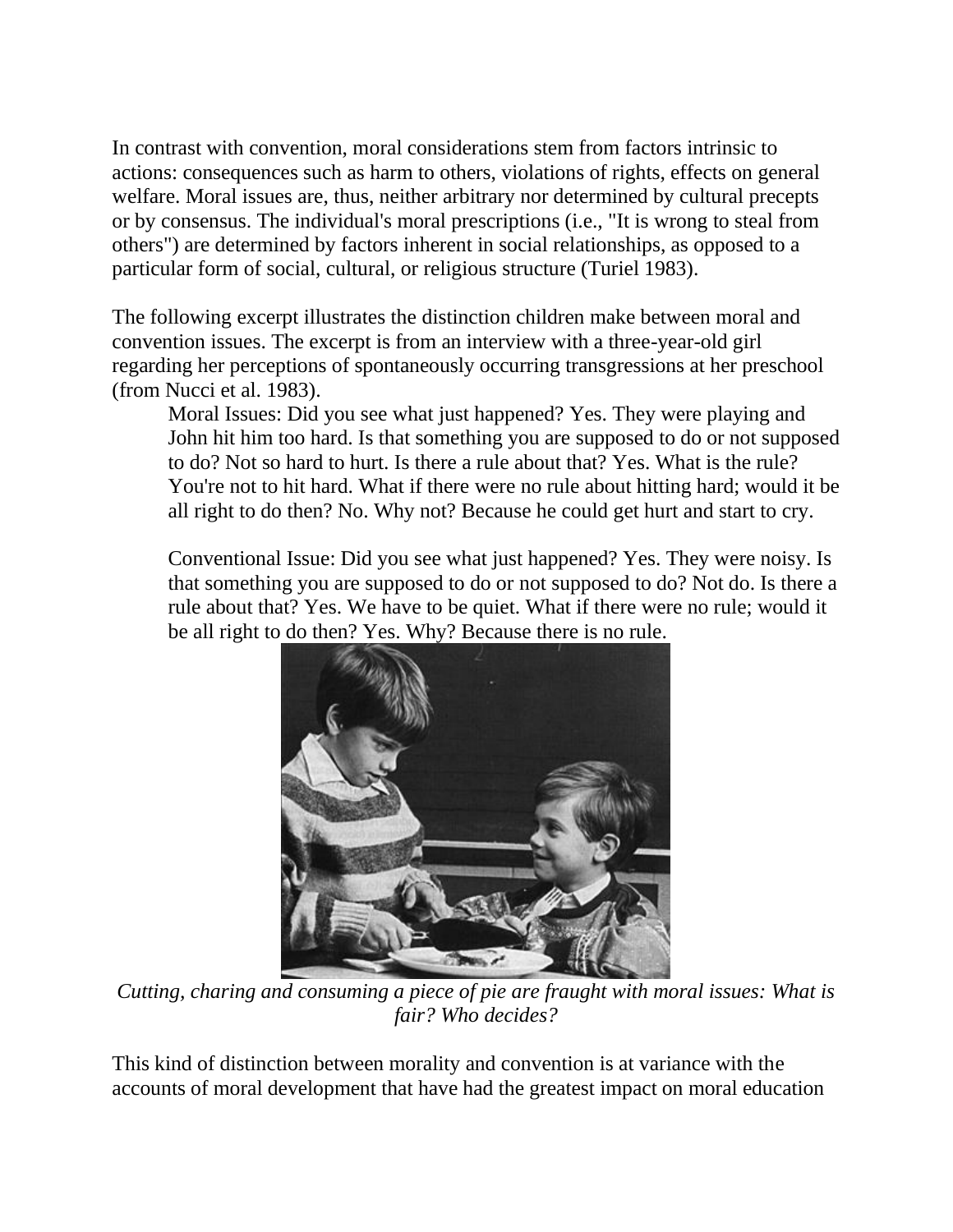(Piaget 1932, Kohlberg 1984). Within those earlier views, it is only at the higher stages of moral development that morality (fairness) is differentiated from the displaces convention as the basis for moral judgments. Over the past decade, however, 27 published accounts have reported research demonstrating that morality and convention are differentiated at very early ages and constitute distinct conceptual and developmental systems. These studies are summarized in several recent reviews (Nucci 1982, Turiel 1983, Turiel et al. in press). In brief, these studies have found the following.

- Moral transgressions are viewed as wrong, irrespective of the presence of governing rules, while conventional acts are viewed as wrong only if they violate an existing rule or standard.
- Individuals view conventional standards as culturally relative and alterable, while moral prescriptions are viewed as universal and unchangeable.
- The forms of social interaction is the context of moral events differ qualitatively from interactions in the context of conventions. Specifically, children's and adults' responses to events in the moral domain focus on features intrinsic to the acts (such as harm or justice), while responses in the context of conventions focus on aspects of the social order (rules, regulations, normative expectations).
- Individuals tend to treat moral transgressions as more serious than violations of convention and tend to view prosocial moral acts as better and more positive than adherence to conventions.

While the majority of these studies were conducted in the United States, essentially the same results have been obtained in Nigeria (Hollos et al. in press), Taiwan (Song et al. 1985), and the Virgin Islands (Nucci et al. 1983).

Finally, a series of studies involving several hundred Catholic, fundamentalist Christian, and Jewish children showed that children make distinctions between matters of morality and religious doctrine similar to the distinctions secular children draw between morality and convention (Nucci 1985). Most agreed that moral transgressions such as stealing, hitting, or slander would still be wrong even if there were no religious rules against them, because they are harmful to others. However, work on the Sabbath, women preaching in church or synagogue, and the use of contraceptives, for instance, would be all right in the children's view if there were no religious rules or scriptural injunctions concerning them. This research indicates that conceptions of morality (justice and beneficence) are independent of religion.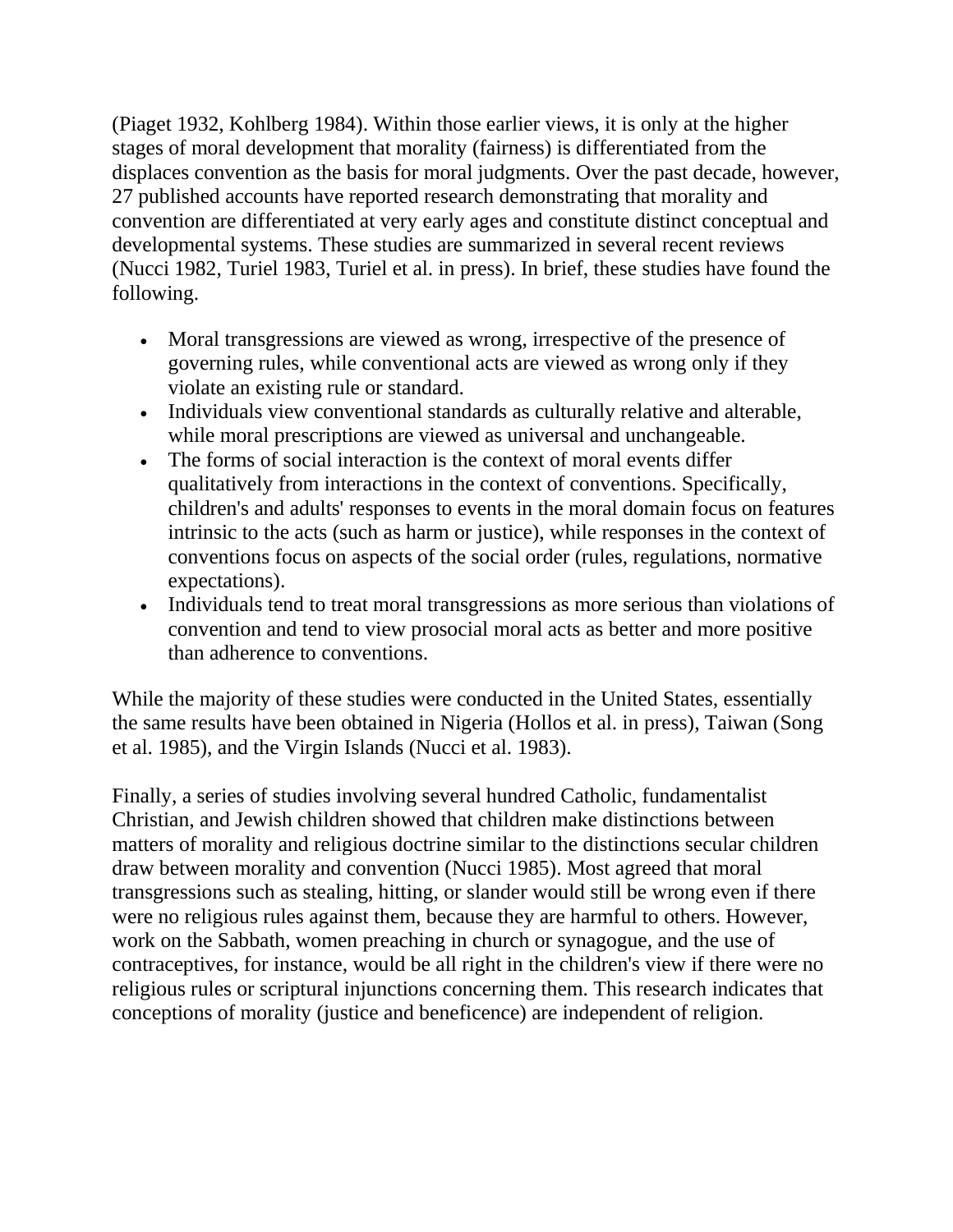

*Question: When does the school rule, "Take turns using library books," move from a conventional issue to a moral issue?*

## **Development Within the Moral and Conventional Domains**

While a young child has an intuitive grasp that actions such as hitting and stealing are prima facie wrong, the child's moral concepts do not reflect a fully developed moral system. For example, although young children view it as wrong to keep all of the classroom toys to oneself and not share any of them with the other children (Damon 1977, Nucci 1981, Smetana 1981), preschoolers think it is quite all right to keep all of the favored toys to oneself as long as one shares the remainder (Damon 1977, 1980). Thus, while the young child's morality is structured by concepts of justice, it reflects a rather egocentric moral perspective.

With development, the child's moral perspective gives way to progressively more objective and inclusive notions of equality and reciprocity. With respect to sharing, for example, the four-year-olds' premise - whoever wants the most should get it - is replaced by the idea that distributive decisions should be based on strict equality or reciprocity - everybody should get the same. This strict reciprocity is replaced in turn by a recognition that there can be multiple valid claims to justice by different individuals and that persons with special needs, the poor or the handicapped, deserved special consideration (Damon 1977, 1980; Enright et al. 1980).

The changes observed with respect to distributive justice reflect the more general structural changes in the child's moral understanding. Moral development entails the construction of progressively more adequate conceptualizations of justice and beneficence (Berkowitz and Nucci, 1986; Damon 1977, 1980; Turiel 1983).

Just as children's conceptions of morality undergo development, so also do their concepts of social convention. Through observation and communication with others,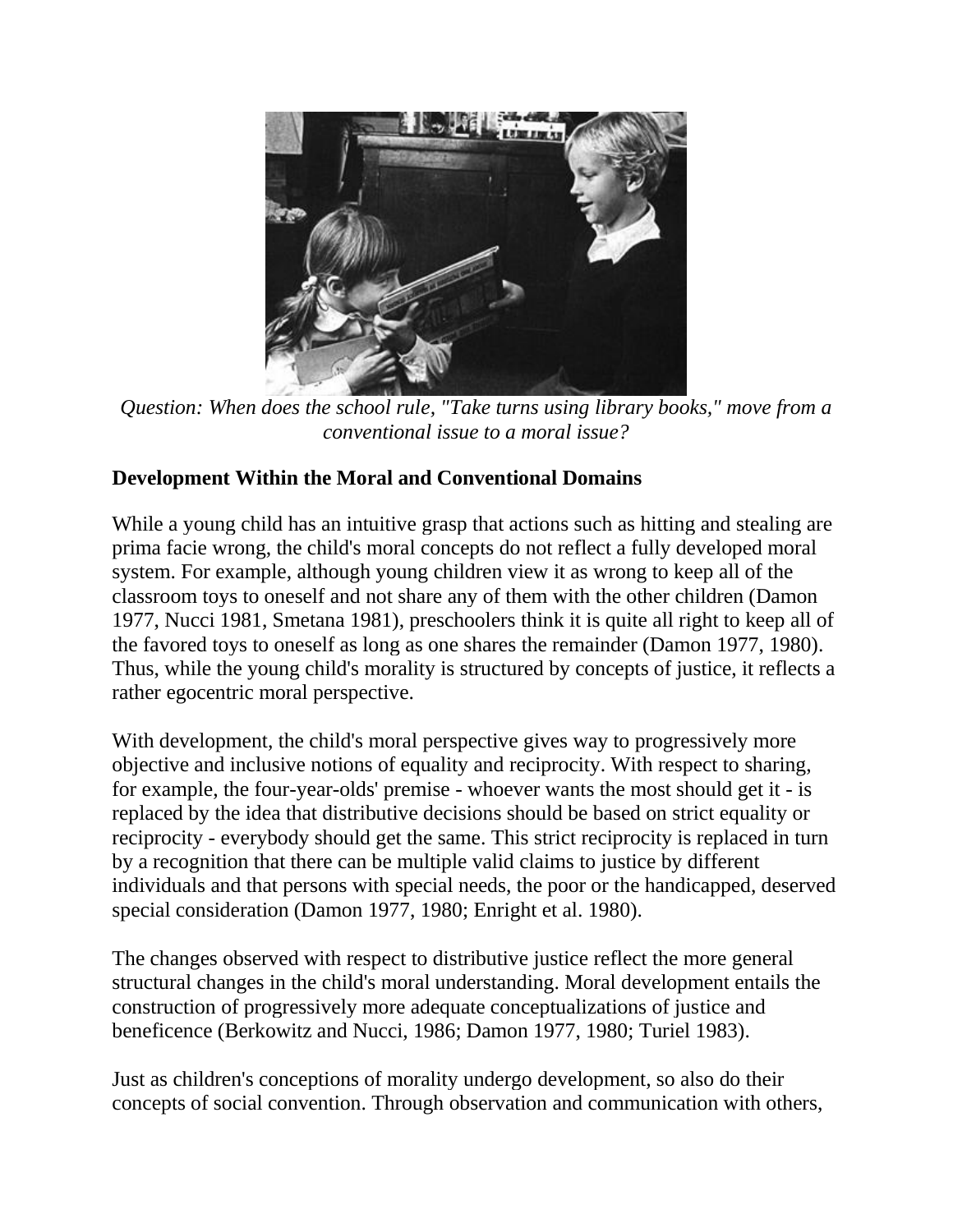children learn their society's conventions. However, the societal functions of conventions are usually quite complex, and even when children have learned what is "expected," they do not fully understand the reasons why such behaviors are considered reasonable and right. Indeed, to understand the importance of social conventions, children need to understand interpersonal relationships, social systems, and the role of behavioral norms in maintaining both. Such complex constructs take time to develop.

Conceptions of social convention progress through seven development levels reflecting underlying concepts of social organization (Turiel 1983). Development follows an oscillating pattern between periods affirming the importance of convention and phases negating it. This oscillation indicates the difficulty children have in accounting for the function of arbitrary social norms and illustrates the slow process of reflection and construction that precedes the adolescent's view of convention as important to the maintenance of the social system.



*Answer: When a student's refusal to share some books violates another student's sense of justice.*

# **Fostering Moral Development**

If even very young children differentiate between actions in the moral and conventional domains and reason differently about the two, then moral or values education should clearly reflect this distinction. Moral education should move students through progressively more adequate forms of resolving conflicting claims to justice or human rights. Teaching about convention should move students toward an understanding of the role conventions play in establishing social organization, and the importance of convention for organizing and coordinating interactions within social systems.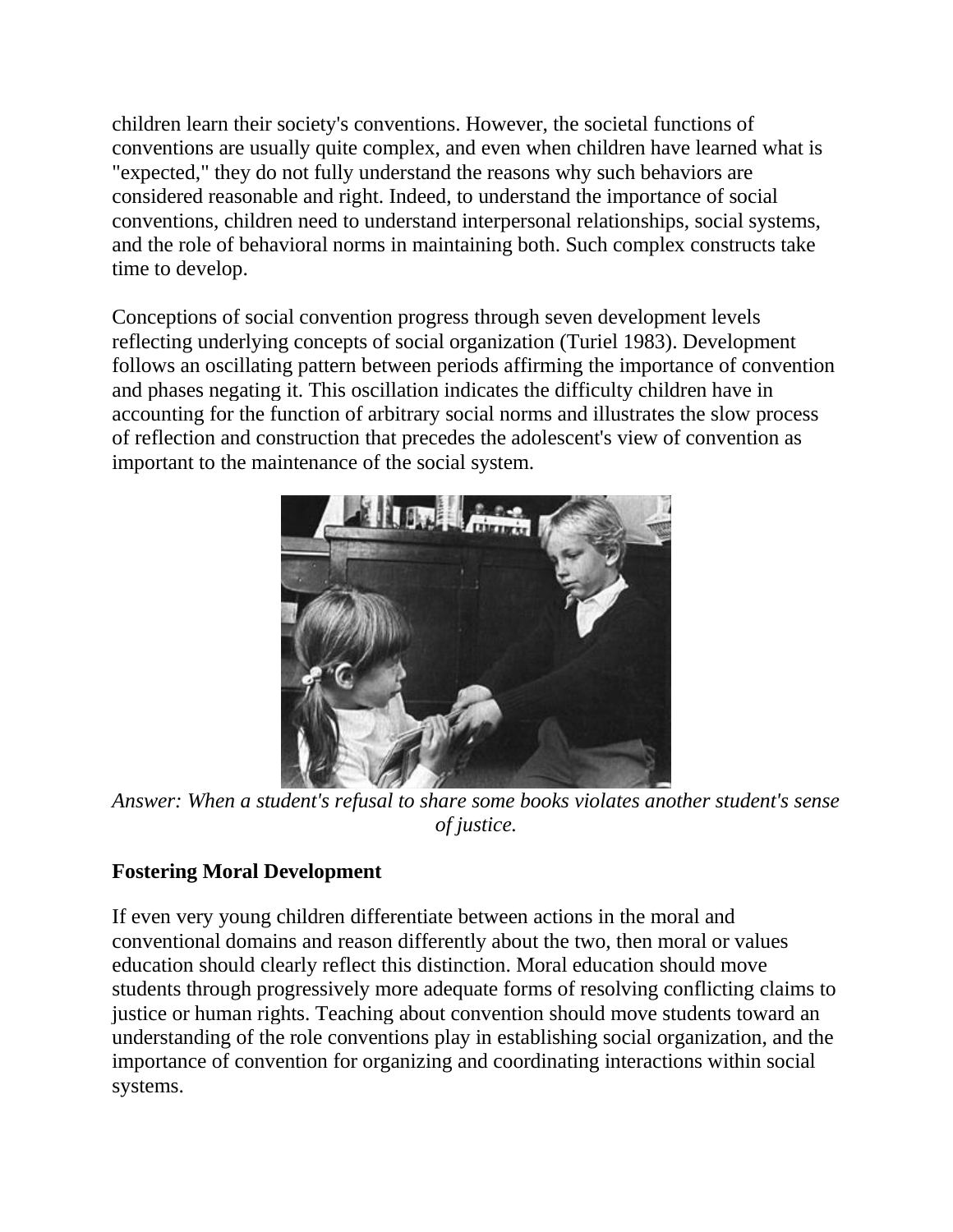The first step toward such an approach entails the teacher's analysis and identification of the moral or conventional nature of social issues employed in values lessons. Such an analysis would be necessary to ensure that the issues discussed are concordant with the values domain they are intended to affect. A discussion of dress code, for example, would constitute a poor issue from which to generate moral discussion since mode of dress is primarily a matter of convention. Likewise, consideration of whether it is right to steal to help a person in need would be a poor issue with which to generate a lesson intended to foster students' understanding of the function of social conventions.

Of course, not all issues of social right and wrong fall neatly into one domain or the other. In many cases one can find issues that overlap the two domains. Such issues afford rich opportunities with which to involve students in reasoning, necessitating the coordination of knowledge from more than one social dimension (See Turiel et al. in press for a full discussion of domain overlap).

## **Moral Development and the General Curriculum**

Moral education should be integrated within the curriculum and not take the form of a "special" program or unit. A program that is simply inserted into the curriculum carries with it an inherent artificiality and discontinuity that renders such interventions incompatible with the more general aims of teachers and students. The life of such programs is generally brief. Regarding one of his own early programs of this genre, Lawrence Kohlberg (1985) quipped, While the intervention operation was a success, the patient died. When we went back a year later, we found not a single teacher had continued to engage in moral discussion after the commitment to the research had end (p. 80).

### **Moral Discussion: The "Plus One" Myth**

As the Kohlberg quote implies, the central method used to generate moral development has been moral discussion. The use of discussion acknowledges that social growth is not simply a process of learning society's rules and values, but a gradual process in which students actively transform their understanding of morality and social convention through reflection and construction. That is, students' growth is a function of meaning-making rather than mere compliance with externally imposed values.

Despite the widespread and long-standing use of discussion of moral dilemmas as an educational method, it is only in the past five years that careful research of the mechanism underlying the effectiveness of moral discussion has been conducted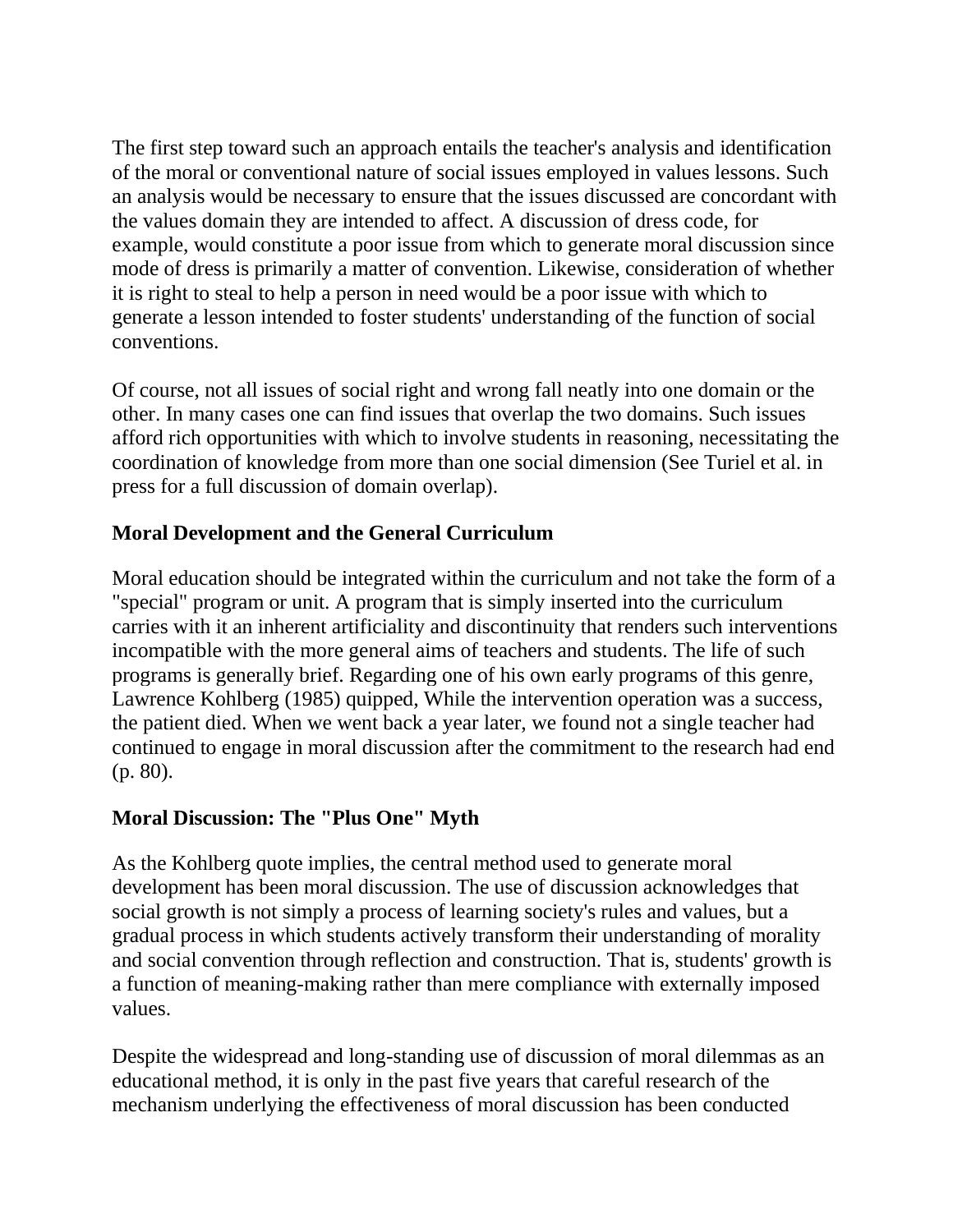(Berkowitz 1982, Berkowitz and Gibbs 1983, Berkowitz et al. 1980, Gibbs et al. 1983). On the basis of that research we can discard some long-held notions about moral discussion and focus our efforts on more effective interactional patterns.

The central myth uncovered in the research is that advances in the moral judgment of children are aided by teacher statements one stage above the modal reasoning level of the children (Blatt and Kohlberg 1975). Not only are such statements difficult to generate and therefore rare in classroom discussions, including those conducted by trained experts, but they seem far less relevant to changes in moral reasoning than statements by peers. The research by Berkowitz and his colleagues suggests that teachers serve less as instruments for direct intervention that as agents for the facilitation of peer discussion.

From the research we can identify three characteristics of effective moral discussion.

1. Conflict. According to Berkowitz (1982), stage change occurred most readily in students who disagreed about the moral solution to a dilemma. Consensus on the outcome reduced the likelihood that students would challenge or otherwise respond to one another's reasoning and thus reduced the impact of the discussion on students' existing notions of morality. The educational implication of this finding is that the issues or problems teachers select as the basis for moral discussion should be ones likely to generate disagreement.

A note of caution regarding the use of conflict comes from research with young children. Damon and Killen (1982) found that social conflict tended to retard and not to promote stage change in children under eight years of age. Development took place in contexts where children could resolve problems through cooperation and conciliation. Their findings are concordant with other research suggesting that moral development in young children occurs through co-construction rather than argumentation or passive withdrawal (Younnis 1980, 81).

- 2. Stage disparity. The optimal distance in developmental level among students participating in moral discussion is on the order of one-half stage. This stage disparity is about what one finds among students in a typical classroom and implies that normal heterogeneity among students is sufficient for effective moral discussion.
- 3. Transactive discussion. In their analyses of student discourse, Berkowitz and his colleagues identified several forms of student statements that are related to moral development. They labeled such statements transacts. Transacts are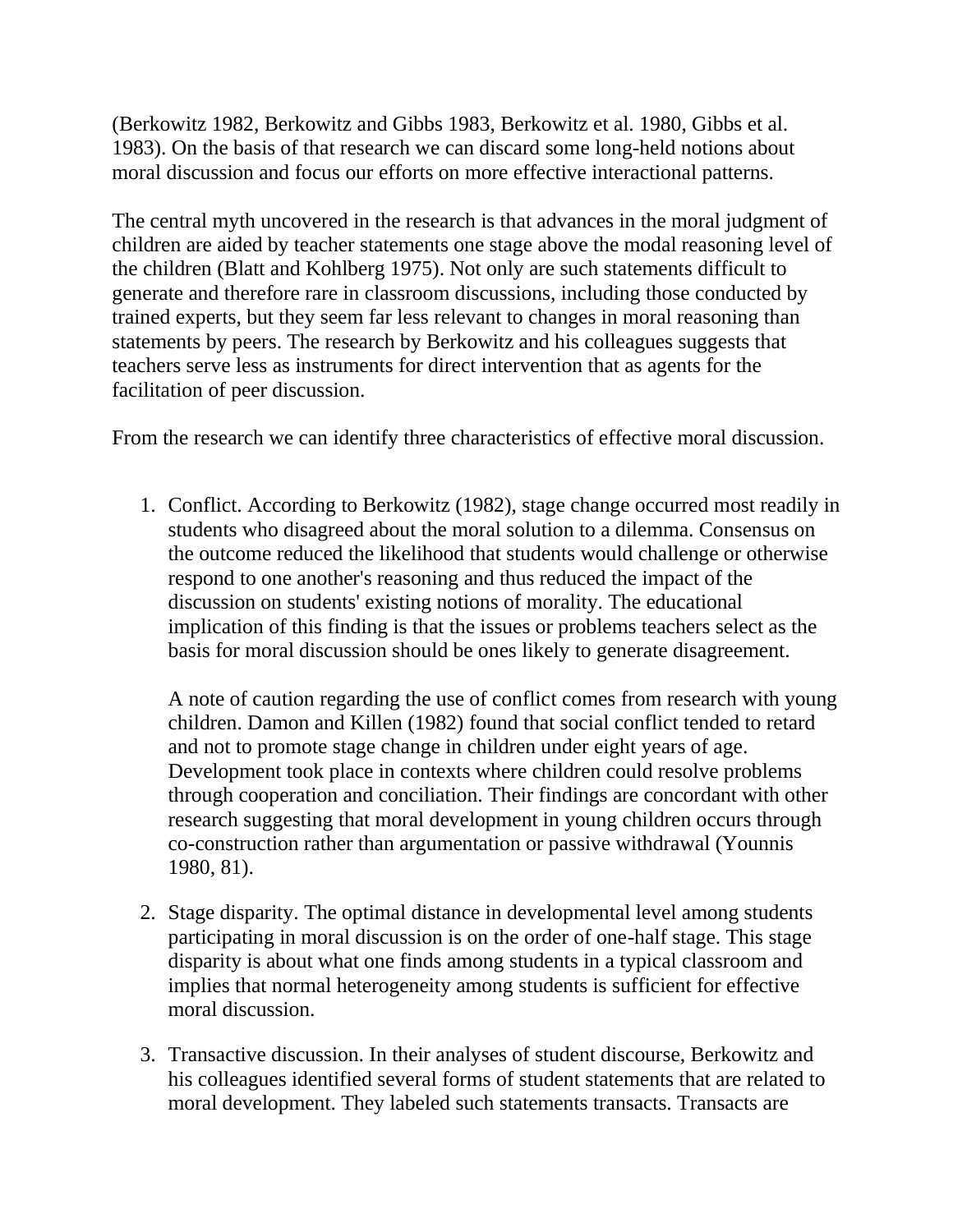characterized by listeners' efforts to integrate the speaker's statements into his own framework before generating a response. Transacts are responses that attempt to extend the logic of the speaker's argument, refute the assumptions of the speaker's argument, or provide a point of commonality or resolution between the two conflicting positions. Listener behavior that was not found to be associated with the moral development includes forms of discourse in which the listener restates the speaker's argument (in the style of Carl Rogers) or engages in collective monologue in which the listener's statements seem not to have reflected those of the speaker.

## **Cooperative Goal Structure**

David Johnson (1981) has suggested that successful moral discussion is more like to take place in classrooms employing cooperative goal structures in a democratic atmosphere than in the traditional classroom environment. There is a considerable body of evidence to support Johnson's claim that cooperative goal structures contribute to moral development. In a cooperative goal structure, students perceive that they can obtain their goal (e.g., learn a given body of material, complete a project, obtain a course grade) if and only if the other students with whom they are cooperatively linked obtained theirs (Johnson 1981, p. 280).

In addition to being linked to positive social outcomes (such as increased perspectivetaking and moral stage, decrease in racial and ethnic stereotyping), cooperative goal structures have been associated with increases in student motivation and academic achievement (Slavin 1980, Slavin et al. 1985). Thus, the use of cooperative education may serve the dual purpose of promoting moral development and linking moral education to the broader curriculum.

### **Classroom Management**

Each aspect of moral education discussed thus far is embedded within the more general social climate of the classroom; the rules, structure, and sanctions that make up what Philip Jackson (1968) calls the "hidden curriculum." While specific classroom management practices may vary, the overall features of classrooms that contribute to moral development are as follows:

- Firm. Classroom rules and expectations are known and upheld by school authorities.
- **Fair**. Rules are limited to those necessary for learning and are evenly applied; consequences are moderate rather than severe.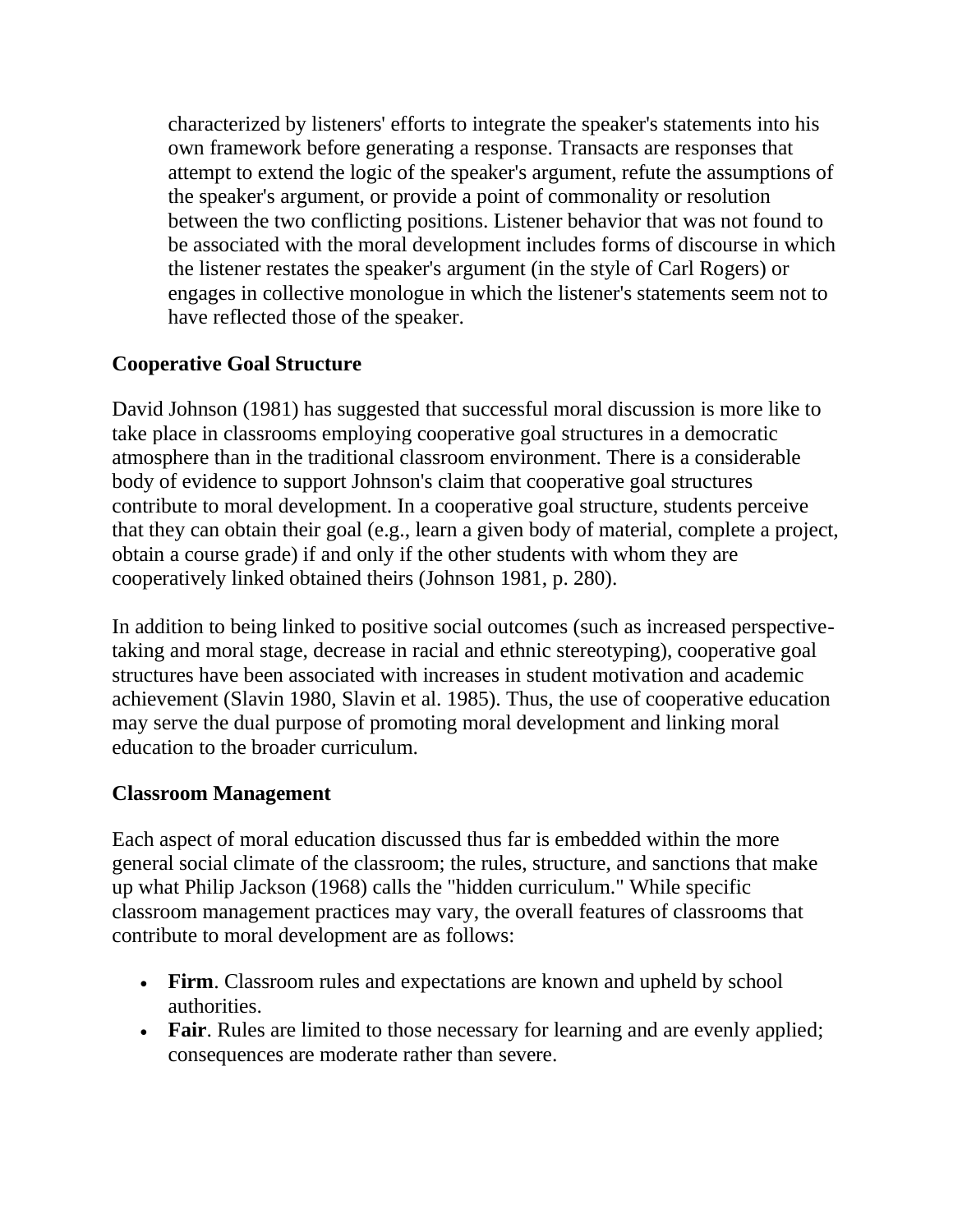**Flexible**. There is room for negotiation between students and teachers regarding the establishment, removal, and enforcement of school and classroom rules.

In addition to the above characteristics of classroom and school climate, practices associated with moral development include the use of reasoning to respond to transgressions (Lickona 1983, Rohrkemper 1984). Research indicates that students are sensitive to whether teacher responses are concordant with the domain (moral or conventional) of the breach. Students evaluate not only their judgments of teacher responses but also the teachers as respondents. Students rated highest those teachers who responded to moral transgressions with statements focusing on the effects of acts ("Joe, that really hurt Mike"). Rated lower were teachers who responded with statements of school rules or normative expectations ("That's not the way for a Hawthorne student to act"). Rated lowest were teachers who used simple commands ("Stop it!" or "Don't hit").

As one would expect, students rated highest those teachers who responded to breaches of convention with rule statements, or evaluations of acts as deviant, and rated lower those teachers who responded to such transgressions in terms of their effects on others ("When you sit like that, it really upsets people"). As with moral transgressions, the use of simple commands was rated the least adequate.

This research suggests that students attend to the informational content of teacher responses to transgressions. It also suggests that the domain of teacher responses to transgression may prove to be an important variable for future studies of the relations between classroom management techniques and social development in children.

# **The Universal Nature of Morality**

The philosopher Alasdair MacIntyre (1982) has characterized the current historical period as one of moral dissention. Yet in the midst of this moral Babel, the majority of parents expect schools to contribute to moral development of children. The research indicates that morality is centered on a set of universal concerns for justice, fairness, and human welfare that are available even to young children. Those findings provide a basis for moral education that is both nonindoctrinative and nonrelativistic. The universal and prescriptive nature of morality means that educators can do more than merely clarify student values. At the same time, the developmental and constructivist basis of moral knowledge is commensurate with interactive rather than directive educational practices.

Berkowitz, M. "The Role of Discussion in Moral Education." Paper presented at the International Symposium on Moral Education, Fribourg, Switzerland, September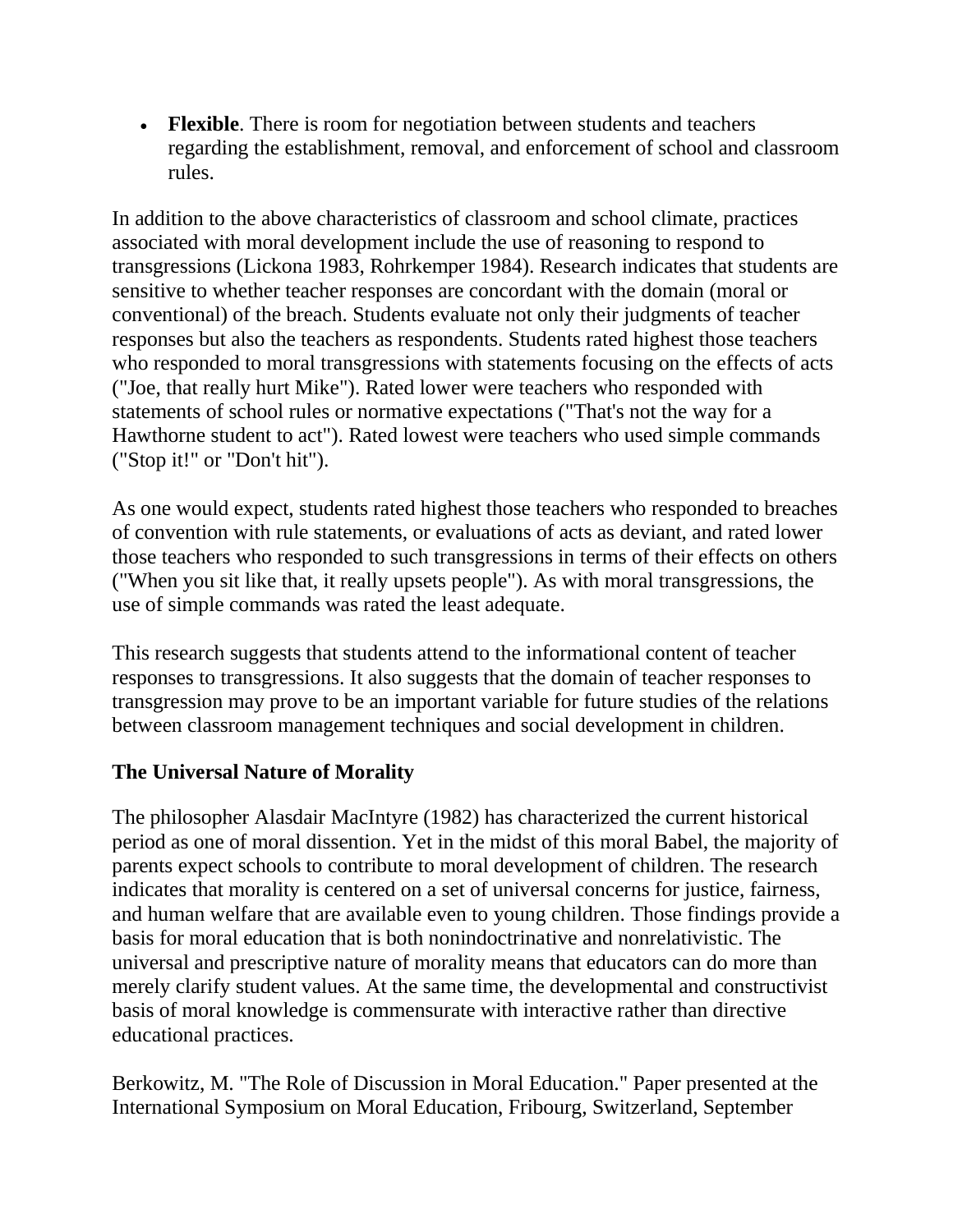1982.

Berkowitz, M., and J. Gibbs. "Measuring the Developmental Features of Moral Discussion." *Merrill-Palmer Quarterly*24 (1982): 399-410.

Berkowitz, M., J. Gibbs, and J. Broughton. "The Relation of Moral Judgment Stage Disparity to Developmental Effects of Peer Dialogues." *Merrill-Palmer Quarterly* 26 (1980): 341-357.

Berkowitz, M., and L. Nucci. "What's Moral About Conventional Moral Reasoning?" Paper presented at the biennial meeting of the Society for Research on Adolescence, Madison, Wisconsin, March 1986.

Blatt, M., and L. Kohlberg. "The Effects of Classroom Moral Discussion Upon Children's Level of Moral Judgment."*Journal of Moral Education* 4 (1975): 129-161.

Damon, W. *The Social World of the Child*. San Francisco: Jossey-Bass, 1977.

Damon, W. "Patterns of Change in Children's Social Reasoning: A Two-Year Longitudinal Study." *Child Development*51 (1980): 1010-1017.

Damon, W., and M. Killen. "Peer Interaction and the Process of Change in Children's Moral Reasoning." *Merrill-Palmer Quarterly* 28 (1982): 347-367

Enright R., L. Franklin, and L. Manheim. "On Children's Distributive Justice Reasoning: A Standardized and Objective Scale." *Development Psychology* 16 (May 1980): 193-202.

Gallup*,* G. *Eighth Annual Gallup Poll of Public Attitudes Toward the Public Schools*. New York: George Gallup, 1976.

Gibbs, J., S. Schnell, M. Berkowitz, and D. Goldstein. "Relations Between Formal Operations and Logical Conflict Resolutions." Paper presented at the biennial meeting of the Society for Research in Child Development, Detroit, April 1983.

Hollos, M., P. E. Leis, and E. Turiel. "Social Reasoning in Ijo Children and Adolescents in Nigerian Communities."*Journal of Cross-Cultural Psychology* 17 (September 1986): 352-374.

Jackson, P. W. *Life in the Classroom*. New York: Holt, Rinehart and Winston, 1968.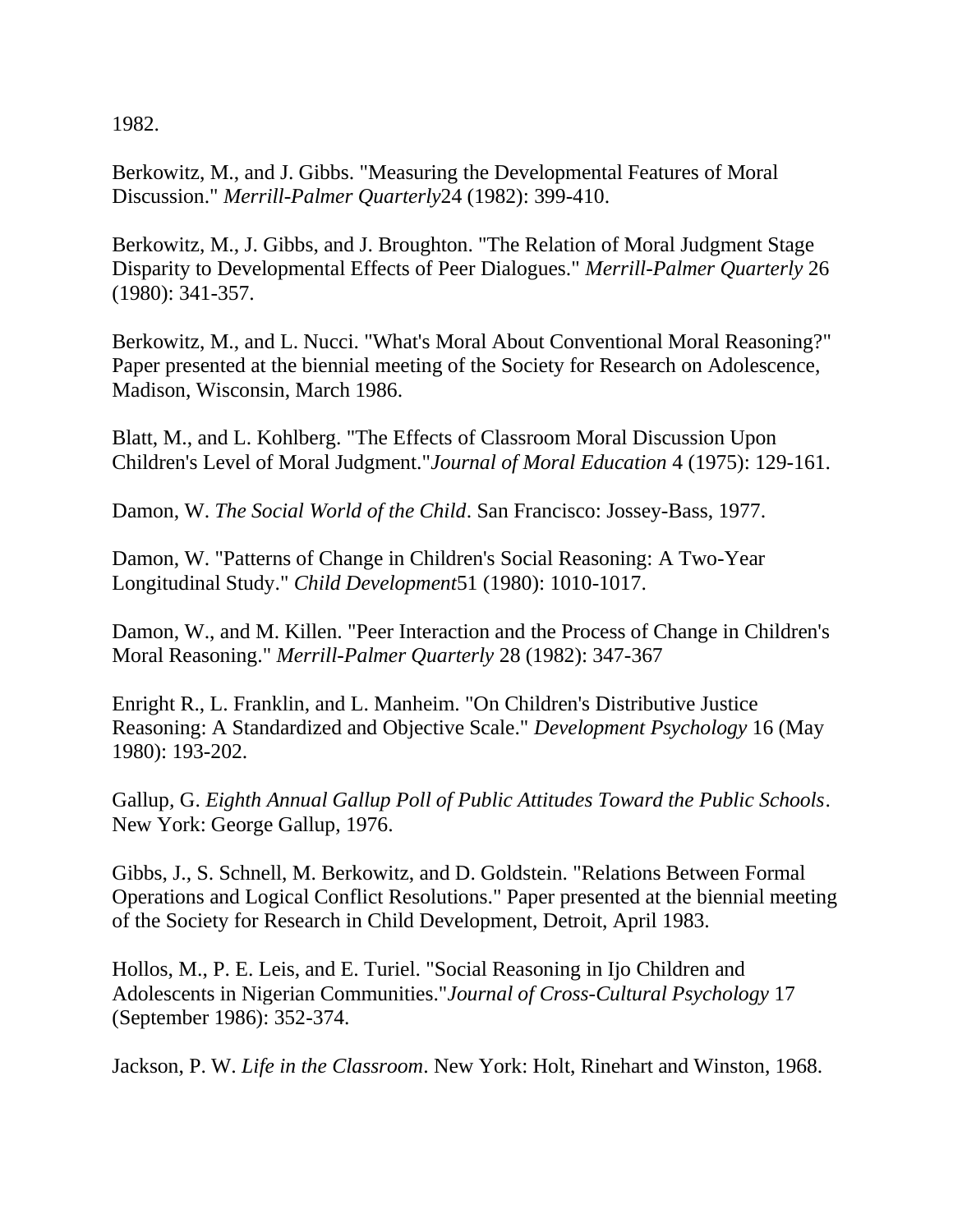Johnson, D. "Social Psychology." In *Psychology and Education: The State of the Union*, edited by F. Farley and N. Gordon. Berkeley: McCutchan, 1981.

Kohlberg, L. *Essays on Moral Development, Vol. II: The Psychology of Moral Development*. San Francisco: Harper and Row, 1984.

Kohlberg, L. "Resolving Moral Conflicts Within the Just Community." In *Moral Dilemmas: Philosophical and Psychological Issues in the Development of Moral Reasoning*, edited by C. Harding. Chicago: Precedent Press, 1985.

Lickona, T. *Raising Good Children*. New York: Bantam Books, 1983.

MacIntyre, A. *After Virtue*. Notre Dame, IN: University of Notre Dame Press, 1982.

Nucci, L. "Conceptions of Personal Issues: A Domain Distinct from Moral or Societal Concepts." *Child Development*52 (1981): 114-121.

Nucci, L. "Conceptual Development in the Moral and Conventional Domains: Implications for Values Education."*Review of Educational Research* 49 (1982): 93- 122.

Nucci, L. "Children's Conceptions of Morality, Societal Convention and Religious Prescription." In *Moral Dilemmas: Philosophical and Psychological Issues in the development of Moral Reasoning*, edited by C. Harding. Chicago: Precedent Press, 1985.

Nucci, L., E. Turiel, and G. Encarnacion-Gawrych. "Children's Social Interactions and Social Concepts: Analyses of Morality and Convention in the Virgin Islands." *Journal of Cross-Cultural Psychology* 14 (1983): 469-487.

Piaget, J. *The Moral Judgment of the Child*. Glencoe, IL: Free Press, 1932, 1948. Rohrkemper, M. "The Influence of Teacher Socialization Style on Students' Social Cognitive and Reported Interpersonal Classroom Behavior." *The Elementary School Journal* 85 (1984): 245-275.

Slavin, R. "Cooperative Learni*ng." Review of Educational Res*earch 50, 2 (1980): 315-342.

Slavin, R. S. Sharan, S. Kagan, R. H. Larowitz, C. Webb, and R. Schmuck. *Learning to Cooperate, Cooperating to Learn*. New York: Plenum, 1985.